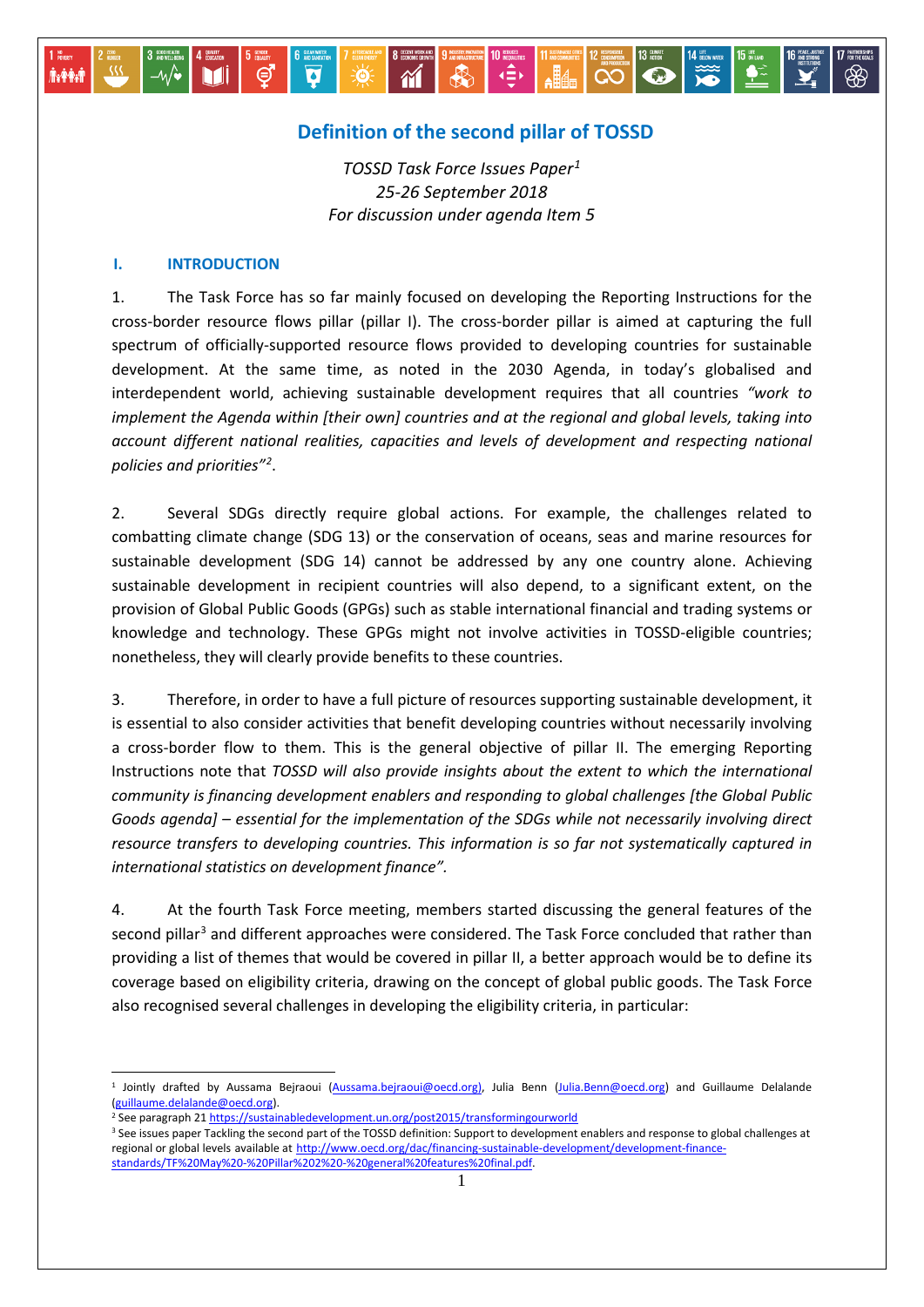- To what extent the focus on developing countries should prevail and how to translate this into simple eligibility criteria.
- With regard to the definition of public goods, how to treat the specific case of impure public goods.

5. This paper addresses these challenges. It first clarifies the notions of global public goods, global challenges and development enablers. It notably reviews various definitional, economic and political issues associated with the concept of public goods at the international level. It then proposes concrete options for definitions and eligibility criteria to delineate the pillar II.

## **II. Clarifying the concepts of public goods, global challenges and development enablers**

## **1. Public goods, global public goods and international public goods**

## *Public goods, the classical definition*

6. In standard economic theory, public goods are defined as goods that are non-excludable and non-rival<sup>[4](#page-1-0)[5](#page-1-1)</sup>. Non-excludability means that no one can be excluded from the consumption of the good, even if he/she does not pay. Non-rivalry implies that a good can be consumed by one person without diminishing the amount available for consumption by another person. If both conditions are satisfied, the public good is said to be pure; if only one condition is satisfied, it is said to be impure. Examples of pure public goods are peace and security, protecting the ozone layer, scientific knowledge, lighthouses or public TV. Examples of impure public goods are patented pharmaceutical research (non-rival, but excludable) or fish in the sea (non-excludable, but rival<sup>[6](#page-1-2)</sup>). In practice, few goods are pure public goods. For example, open spaces or highways, which are considered as public goods, can reach full capacity and congestion among those enjoying them, which may cause some degree of rivalry.

[7](#page-1-3). Because of the non-excludability<sup>7</sup> and non-rivalry<sup>[8](#page-1-4)</sup> properties, public goods are generally not (or are insufficiently) provided by the market. Therefore, collective action is required in order to ensure that public goods are provided or sustained<sup>[9](#page-1-5)</sup>.

## *International public goods, regional public goods and global public goods*

8. The benefits of public goods can vary in terms of spatial range. They can be shared locally, nationally, internationally, regionally or globally. According to Ravi Kanbur and Todd Sandler<sup>10</sup>, International Public Goods (IPGs) are "types of activities or products whose benefits *spill over, wholly or partly, across two or more countries. Examples of such goods include the* 

<sup>-</sup><sup>4</sup> As opposed to public goods, private goods are both excludable and rival.

<span id="page-1-1"></span><span id="page-1-0"></span><sup>5</sup> Samuelson P. A. (1954), "The Pure Theory of Public Expenditure", Review of Economics and Statistics, Vol. 36, No. 4, pp. 387–389 (http://www.jstor.org/discover/10.2307/1925895?uid=2&uid=4&sid=21102466212311)

<sup>&</sup>lt;sup>6</sup> All common resources are non-excludable but rival (e.g. red tuna in the sea).

<span id="page-1-3"></span><span id="page-1-2"></span><sup>&</sup>lt;sup>7</sup> When goods are non-excludable a free-rider problem arises because consumers do not have any incentive to pay producers.

<span id="page-1-4"></span><sup>&</sup>lt;sup>8</sup> When goods are non-rival in consumption, since the marginal cost of producing the good is zero the efficient price of the good is zero but the marginal benefit is positive. If a positive price is charged to compensate producers for the cost of production, this results in inefficient low consumption.

<span id="page-1-5"></span><sup>&</sup>lt;sup>9</sup> This does not mean that public goods are necessarily government-provided. They can also be provided by the private sector (research in private universities). Similarly, private goods may be provided by public firms (e.g. supply of energy). The word "sustain" refers to the fact that some Public Goods already exist, but need to be actively sustained through collective action (e.g. the environment).

<span id="page-1-6"></span><sup>10</sup> Kanbur, Ravi, Todd Sandler and Kevin Morrison. 1999. *The Future of Development Assistance: Common Pools and International Public Goods.* Washington, D.C.: Overseas Development Council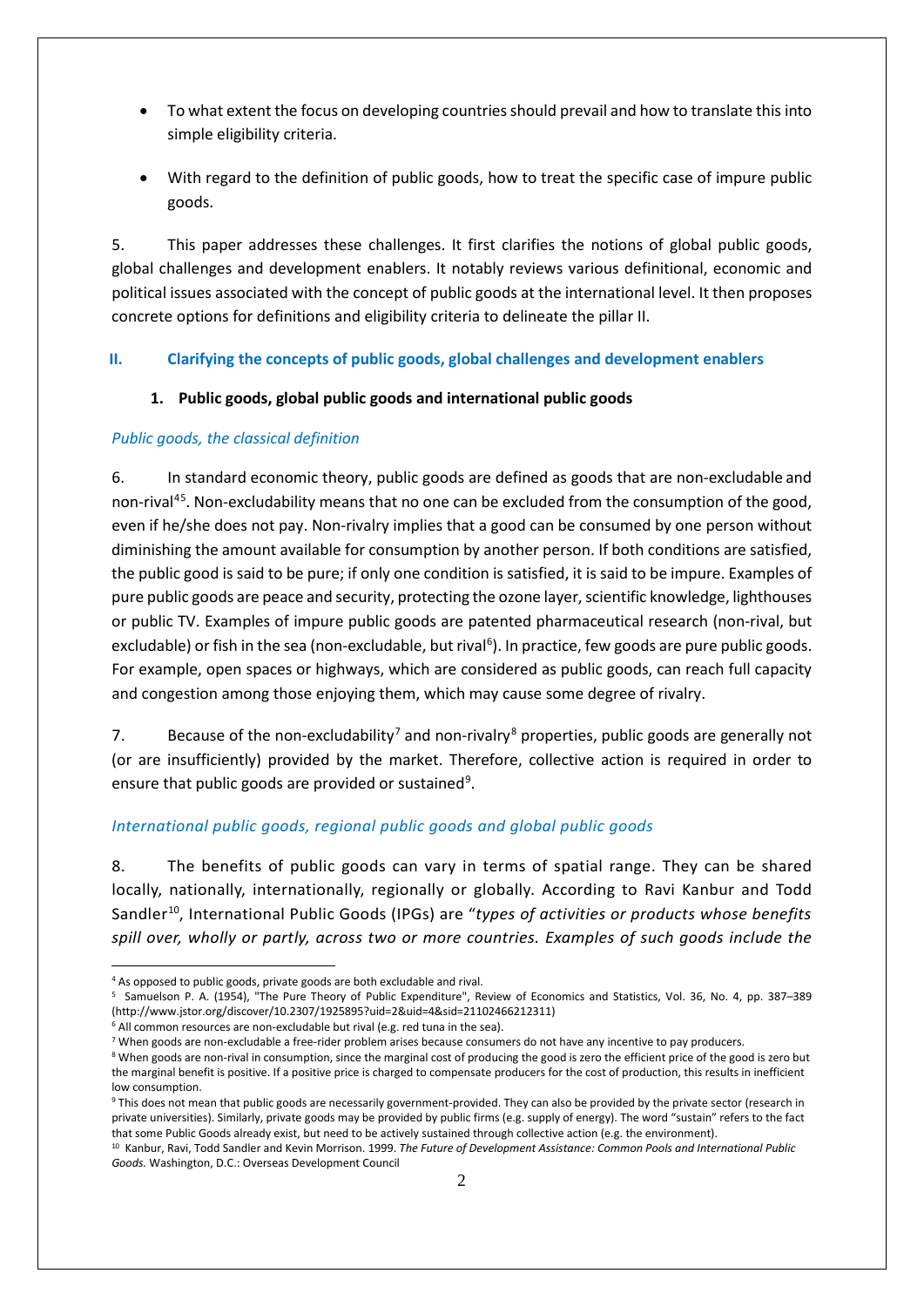*reduction of air pollution, basic research on vaccines, and management of global capital flows"*. Alternatively, Inge Kaul uses the term "transnational public goods" which include global and Regional Public Goods (RPGs)[11.](#page-2-0) IPGs, GPGs and RPGs have benefits that transcend national boundaries. Box 1 provides some definitions of public goods according to their spatial range.

#### **Box 1. Terminology – Public Goods according to their spatial (or spill-over) range**

A **local public good** benefits all the members of a local community, possibly including citizens of more than one country.

A **national public good** benefits all the citizens of a State.

A **regional public good** benefits countries belonging to a geographic territory.

A **global public good** benefits all countries and therefore all persons.

An **international public good** benefits more than one country. Global and regional public goods are both international public goods. However, some international public goods may be neither global nor regional. The public good of collective defence under NATO, for example, applies to North America and Europe.

*Source: Barrett, Scott 2007. Why Cooperate? The Paradigm of Global Public Goods. New York: Oxford University Press and International Task Force on Global Public Goods (2006), Meeting Global Challenges: International Cooperation in the National Interest, Final Report.*

9. Many public goods also have another range dimension in that the effect of their benefits can be spread over time. Future generations are impacted by decisions on public goods taken today (e.g. climate).

10. Several definitions of Global Public Goods can be found in international literature (see Box 2). One of the most influential and cited definitions is the one by UNDP. This definition is used for example by the European Union's Programme on Global Public Goods and Challenges 2014-2020. [12](#page-2-1)

<span id="page-2-1"></span><span id="page-2-0"></span><u>.</u> <sup>11</sup> Kaul, I. (2013), Global Public Goods, A concept for framing the Post-2015 Agenda? [https://www.ingekaul.net/wp](https://www.ingekaul.net/wp-content/uploads/2014/01/Internetfassung_DiscPaper_2_2013_Kaul1.pdf)[content/uploads/2014/01/Internetfassung\\_DiscPaper\\_2\\_2013\\_Kaul1.pdf](https://www.ingekaul.net/wp-content/uploads/2014/01/Internetfassung_DiscPaper_2_2013_Kaul1.pdf) <sup>12</sup> [https://ec.europa.eu/europeaid/sites/devco/files/mip-gpgc-2014-2017-annex\\_en.pdf](https://ec.europa.eu/europeaid/sites/devco/files/mip-gpgc-2014-2017-annex_en.pdf)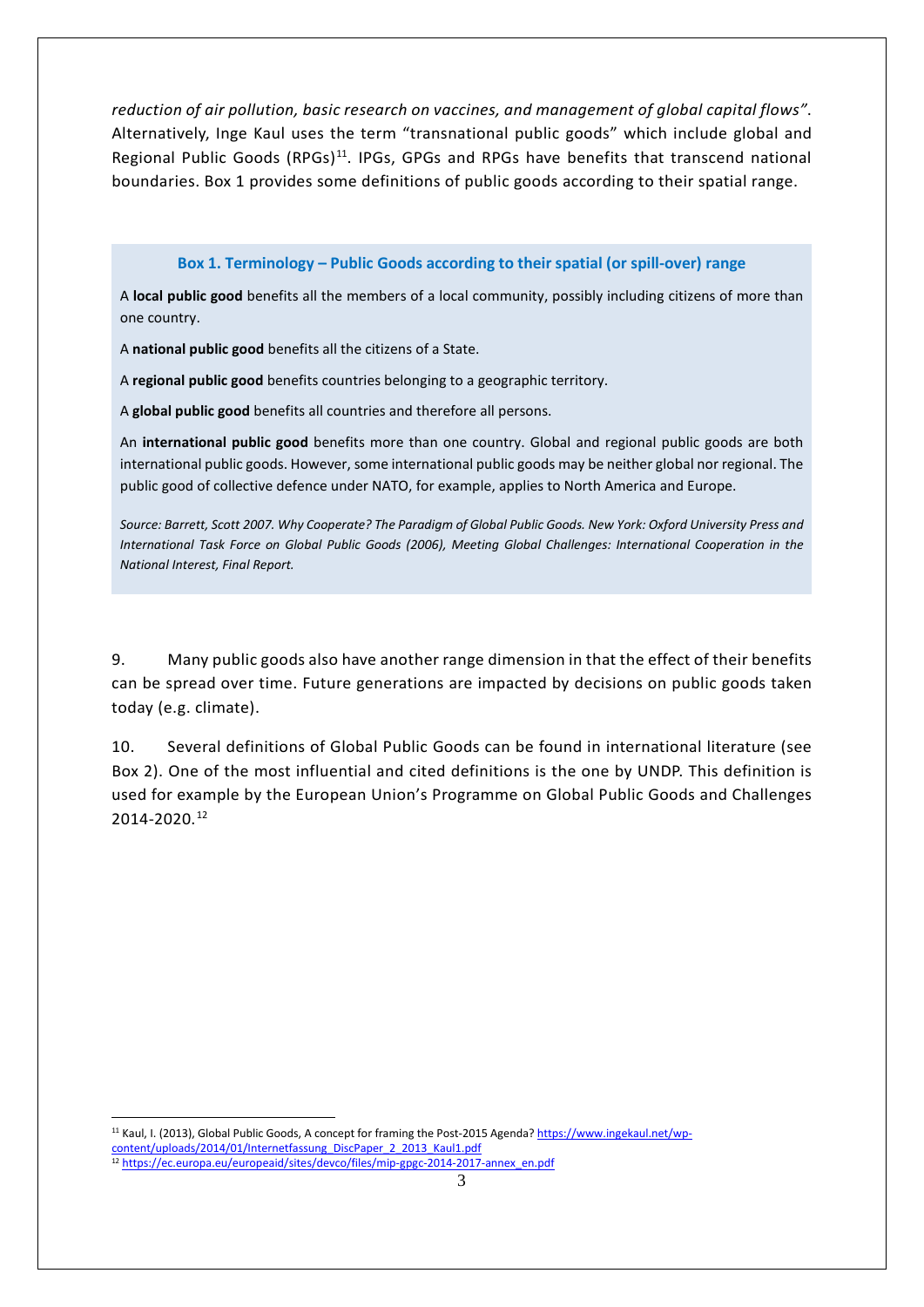#### **Box 2. Terminology – Global Public Goods**

In the **classical public finance theory**, public goods are goods that are non-excludable and non-rival. Therefore, Global Public Goods are goods that are globally non-excludable and non-rival.

**UNDP**[13](#page-3-0) defines Global Public Goods as follows: "*Goods ("things") whose characteristics of publicness (nonrivalry in consumption and non-excludability of benefits) extend to more than one set of countries or more than one geographic region and don't discriminate against any population groups or generations (present and future) are global public goods".*

The **World Bank** defines Global public goods as "*commodities, resources, services -- and also systems of rules or policy regimes with substantial cross-border externalities that are important for development and povertyreduction, and that can be produced in sufficient supply only through cooperation and collective action by developed and developing countries*". [14](#page-3-1) This definition does not mention the properties of nonexcludability and non-rivalry.

According to **Morissey et al**. [15,](#page-3-2) "*an international public good is a benefit providing utility that is in principle available to everybody throughout the globe"*.

In a paper named "Advancing the Concept of Public Goods", **Kaul and Mendoza[16](#page-3-3)** have developed an expanded definition of public goods and global public goods. They differentiate between potential public goods (based on the good's basic properties) and de facto public goods (based on the socially constructed characteristics of the goods $17$ ):

- *i. "Goods have a special potential for being public if they have non-excludable benefits, non-rival benefits, or both".*
- *ii. "Goods are de facto public if they are non-exclusive and available for all to consume".*
- *iii. "Global public goods are goods with benefits that extend to all countries, people, and generations, available for all to consume".*

The above definition does not require the non-rivalry property.

The **International Task Force on Global Public Goods[18](#page-3-5)** uses the following definition: "*Global public goods are those whose benefits could in principle be consumed by the governments and peoples of all states. Examples include mechanisms for ensuring financial stability, the scientific knowledge involved in the discovery of a vaccine and international regulations for civil aviation and telecommunications. Once such global standards and systems are established, they are available to all states, and consumption of the good by one state or its people in no way reduces its availability to others."*

<span id="page-3-1"></span>14 World Bank. 2001. Poverty reduction and global public goods: a progress report (English). Washington, DC: World Bank.

<span id="page-3-2"></span><http://documents.worldbank.org/curated/en/290411468780341185/Poverty-reduction-and-global-public-goods-a-progress-report> 15 Morrissey O., Willem te Velde D., Hewitt A. (2002) Defining International Public Goods. In: Ferroni M., Mody A. (eds) International Public Goods. Springer, Boston, MA.

-

<span id="page-3-0"></span><sup>&</sup>lt;sup>13</sup> Kaul, Inge; Grunberg, Isabelle; and Stern, Marc A (1999). Global Public Goods: International Cooperation in the 21st Century- New York, Oxford University Press for UNDP.

<span id="page-3-3"></span><sup>&</sup>lt;sup>16</sup> Kaul, I., P. Conceicau, K.L. Goulven and R.U. Mendoza (2003), Providing Global Public Goods: Managing Globalisation, Oxford University Press.

<span id="page-3-4"></span><sup>&</sup>lt;sup>17</sup> See further explanation in paragraph 12.

<span id="page-3-5"></span><sup>&</sup>lt;sup>18</sup> International Task Force on Global Public Goods (2006), Meeting Global Challenges: International Cooperation in the National Interest, Final Report. The International Task Force on Global Public Goods was created by France and Sweden in 2003 with the mandate to foster an enhanced provision of international public goods.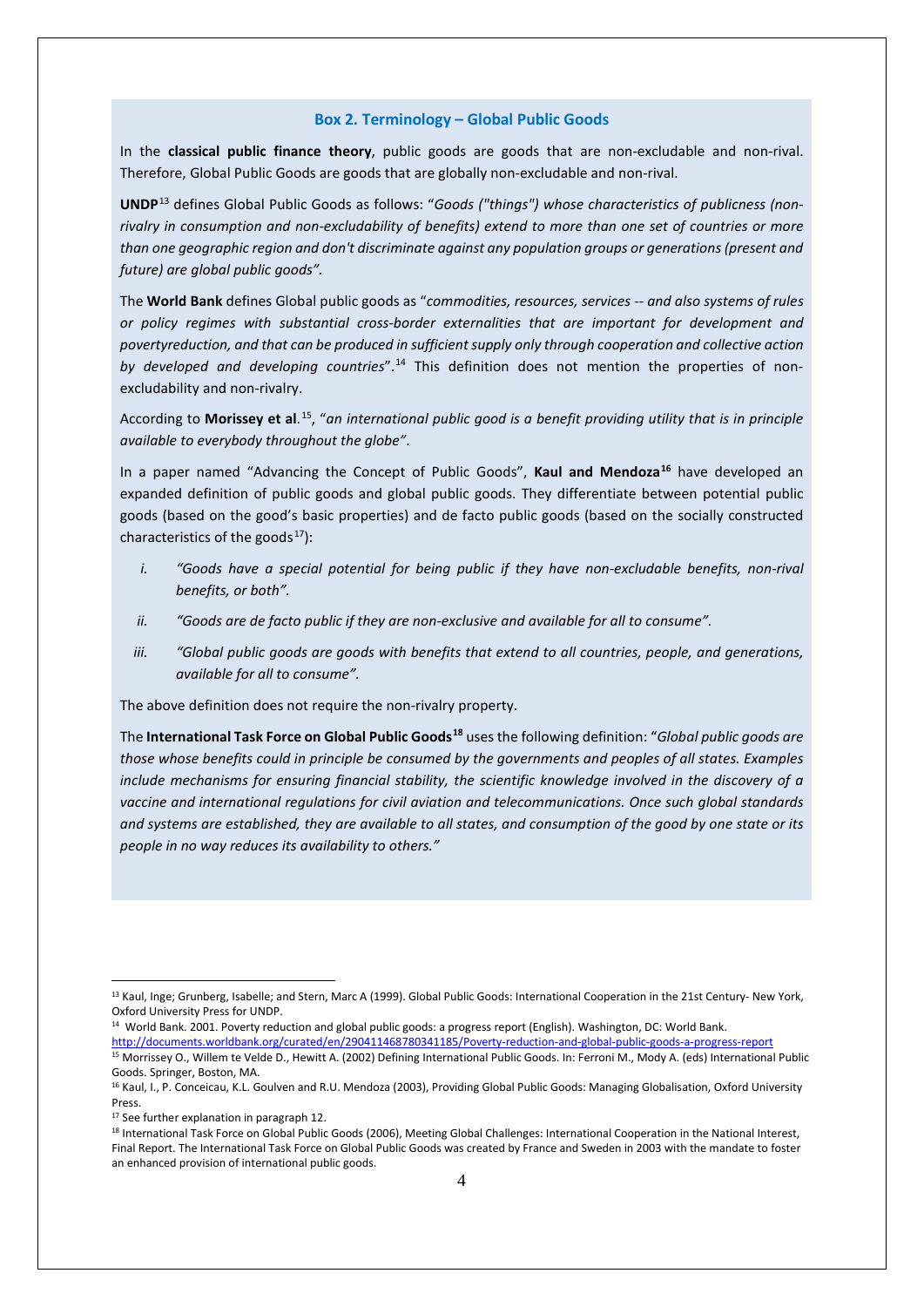## *(Global) Public Goods: a debated topic*

11. Beyond the purely theoretical definition, there is no international agreement on what goods qualify as public goods. Different actors have identified different sets of GPGs (see Annex I), although some areas, such as peace and security, the eradication of communicable diseases or financial stability are relatively universal. What is understood as public goods might also change over time.

12. There are two reasons for the various interpretations of the concept. First, there is a difference between publicness in consumption and publicness in utility. The fact that a good is public in consumption does not mean that everyone will derive the same utility. The utility derived by individuals will depend on their preferences and their capacity to consume. As Inge Kaul noted, "*GPGs are often not what many tend to call them: Goods in the public interest that all enjoy, but highly contested and contentious issues. Just think of how controversial the norms on human rights have been. Yet norms are things in the public domain; and global norms are GPGs".* In addition, as emphasised by international political economy, public goods are often social constructs. As Inge Kaul and Mendoza<sup>[19](#page-4-0)</sup> point out: "Also, in most cases, "publicness" and "privateness" are not innate *properties of a good, but the result of social or political choice. For example, land can be freely accessible to everyone; or it can be fenced in, be made exclusive".* 

13. That is why Inge Kaul and Mendoza developed a broader approach and expanded the definition of public goods to include *"all goods in the public domain"* (see Box 2 for more details). As noted by Inge Kaul, "*there is no value connotation attached to the term 'good'. It simply refers to the fact that something – an organisation, a disease, a new piece of knowledge or a crime – is in the public domain, potentially affecting all or anybody regardless of location"[20](#page-4-1)*. Goods are "*de facto public if they are non-exclusive and available for all to consume".* The expanded definition does not require that public goods have non-rivalry as a basic property. For example, the public domain includes wildlife, which is rival and non-exclusive. It excludes patented knowledge, which is non-rival but exclusive. Figure 1, which is taken from the work of Kaul and Mendoza, shows the scope of the private and public domains.

14. Acknowledging the role of political choices, the International Task Force on Global Public Goods states: "*The sphere of public goods we are concerned with is delineated by issues that are broadly conceived as important to the international community, that for the most part cannot or will not be adequately addressed by individual countries acting alone and that are defined through a broad international consensus or a legitimate process of decision-making"[21](#page-4-2).* This approach stresses that, for the definition of GPGs to be legitimate, it needs to be recognised by both Northern and Southern countries alike.

<span id="page-4-0"></span><sup>&</sup>lt;u>.</u> <sup>19</sup> Kaul, I., P. Conceicau, K.L. Goulven and R.U. Mendoza (2003), Providing Global Public Goods: Managing Globalisation, Oxford University Press.

<span id="page-4-1"></span><sup>&</sup>lt;sup>20</sup> Kaul, I. (2013), Global Public Goods, A concept for framing the post-2015 Agenda, [https://www.ingekaul.net/wp](https://www.ingekaul.net/wp-content/uploads/2014/01/Internetfassung_DiscPaper_2_2013_Kaul1.pdf)[content/uploads/2014/01/Internetfassung\\_DiscPaper\\_2\\_2013\\_Kaul1.pdf](https://www.ingekaul.net/wp-content/uploads/2014/01/Internetfassung_DiscPaper_2_2013_Kaul1.pdf)

<span id="page-4-2"></span><sup>21</sup> International Task Force on Global Public Goods (2006), Meeting Global Challenges: International Cooperation in the National Interest, Final Report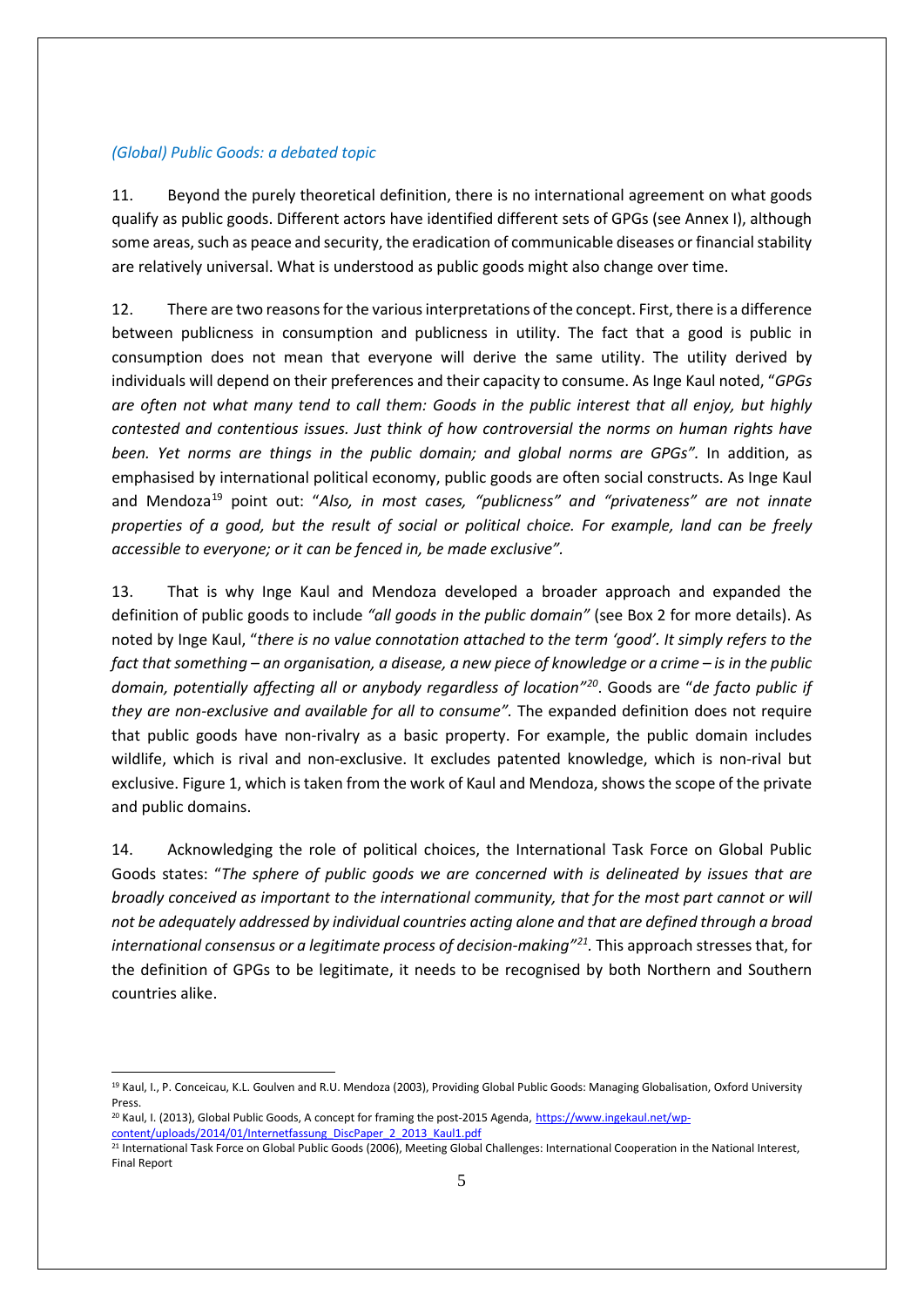|           | <b>RIVAL</b>                                                                                                                                                                                                                                                                                                                                                                    | <b>NONRIVAL</b>   |                                                                                                                                                                                                                                                                                                                                                                                                                                                                                                                                                                                                                                                                                                                                                                                                                           |  |  |
|-----------|---------------------------------------------------------------------------------------------------------------------------------------------------------------------------------------------------------------------------------------------------------------------------------------------------------------------------------------------------------------------------------|-------------------|---------------------------------------------------------------------------------------------------------------------------------------------------------------------------------------------------------------------------------------------------------------------------------------------------------------------------------------------------------------------------------------------------------------------------------------------------------------------------------------------------------------------------------------------------------------------------------------------------------------------------------------------------------------------------------------------------------------------------------------------------------------------------------------------------------------------------|--|--|
|           | QUADRANT <sub>1</sub>                                                                                                                                                                                                                                                                                                                                                           |                   | QUADRANT <sub>2</sub>                                                                                                                                                                                                                                                                                                                                                                                                                                                                                                                                                                                                                                                                                                                                                                                                     |  |  |
|           | PRIVATE GOODS<br>$\bullet$ Milk<br>$\bullet$ Land<br>• Education                                                                                                                                                                                                                                                                                                                |                   | <b>2A NONRIVAL GOODS MADE EXCLUSIVE</b><br>· Patented knowledge of manufacturing<br>processes<br>. Cable and satellite television.                                                                                                                                                                                                                                                                                                                                                                                                                                                                                                                                                                                                                                                                                        |  |  |
| EXCLUSIVE | QUADRANT <sub>4</sub><br><b>4A RIVAL GOODS MADE</b><br>(PARTIALLY) EXCLUSIVE<br>· Atmosphere: air pollution permits<br>· Fish stocks: fishing quotas<br>• Toll roads<br><b>4B RIVAL GOODS KEPT OR MADE</b><br>NONEXCLUSIVE <sup>®</sup><br>• Atmosphere<br>. Wildlife such as fish stocks<br>. Public parks and nature reserves<br>· Basic education and health care<br>for all | DOMAIN<br>PRIVATE | 2B NONRIVAL GOODS KEPT OR<br><b>MADE NONEXCLUSIVE</b><br>· Public television<br>• Property rights regimes<br>. Norms and standards<br>· Noncommercial knowledge (such<br>as the Pythagorean theorem)<br>• Respect for human rights<br><b>OBLIC</b><br><b>NONEXCLUSIVE</b><br>. As yet unknown "bads" (such as<br>undiscovered pollutants)<br><b>DOMAIN</b><br><b>QUADRANT 3</b><br><b>PURE PUBLIC GOODS</b><br>• Moonlight<br>· Peace and security/conflict<br>· Law and order/anarchy<br>· Financial stability/excessive<br>financial volatility<br>· Economic stability/flagging growth<br>· Growth and development potential<br>(such as an educated workforce)<br>• Efficient/inefficient markets<br>• Communicable diseases<br>spreading/controlled or eradicated<br>· Knowledge embodied in<br>pharmaceutical drugs |  |  |

#### **Figure 1. The socially determined status of goods: an expanded concept of public goods**

a. There are two main types of goods in this category. The first are rival and nonexclusive, often referred to as common pool resources. Because these goods are innately rival, intensive use can threaten their sustainability. The solution is often to make such goods more exclusive, though not entirely so. New counterpart private goods such as pollution permits (see quadrant 4A) are often invented to manage the use of these resources. In countries with air pollution controls, for example, the atmosphere is still available for the general public to enjoy. But it can no longer be used excessively as a pollution sink by firms, which must now buy privately held and tradable pollution permits. The second type of goods in this category includes basic education and health care-public goods that can be made fully private but that are often made nonexclusive by policy choice.

Source: Kaul, I., P. Conceicau, K.L. Goulven and R.U. Mendoza (2003), Providing Global Public Goods: Managing Globalisation, Oxford University Press.

#### *The global public goods agenda and ODA*

15. The concept of Global Public Goods has raised concerns with regard to its relation with traditional development finance, in particular a possible crowding out of ODA. It has been argued that since donors will also benefit from the consumption of GPGs, they will have a relative preference in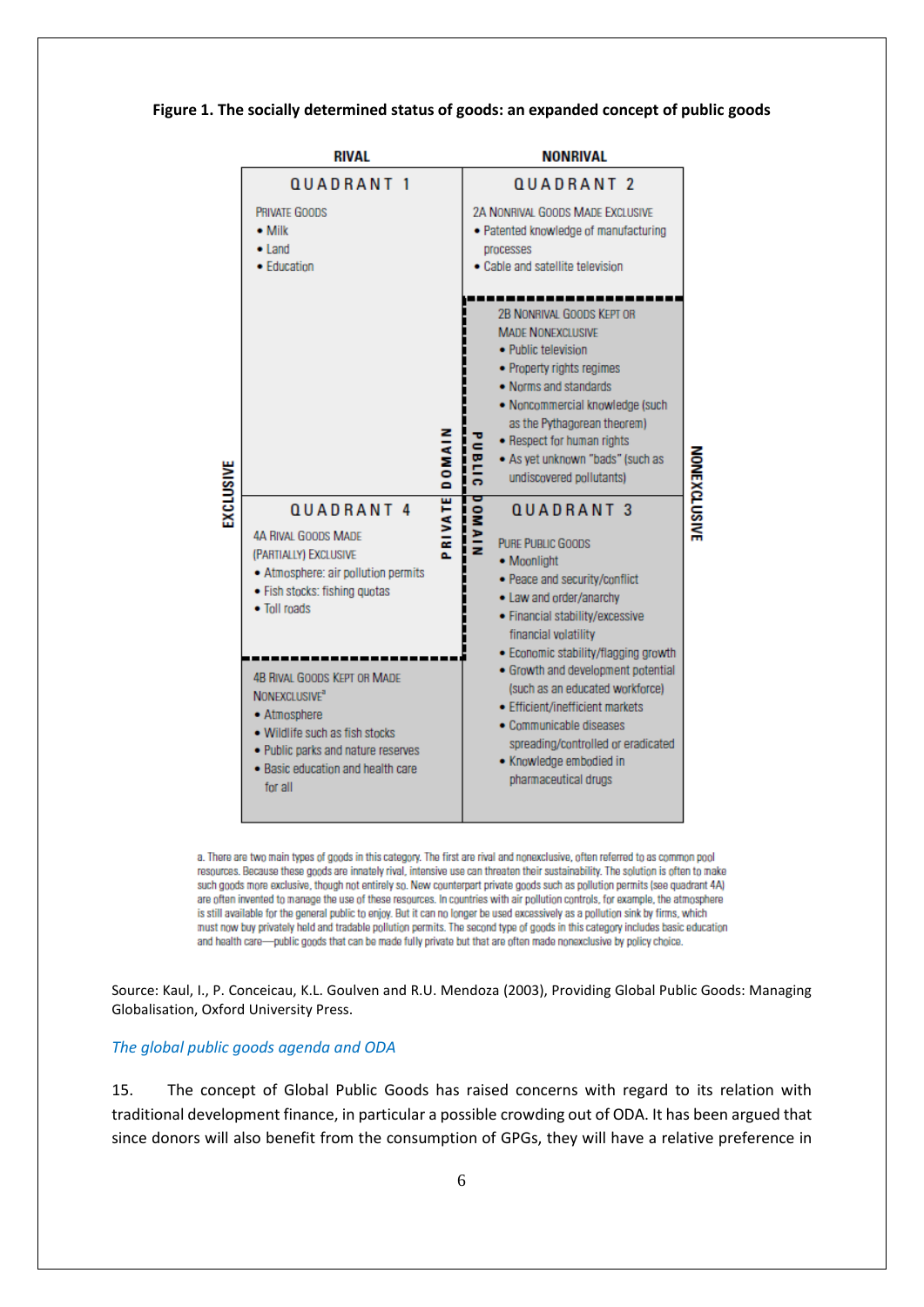financing them vis-à-vis country-specific development assistance. Therefore, GPG advocates have called for distinguishing the concept of GPG financing from ODA. Recognising the importance of country-specific approaches, Inge Kaul noted that: *"care must be taken that GPG provisioning is not undertaken at the expense of foreign aid. In fact, existing commitments of official development assistance (ODA) should be maintained and additional resources for development assistance made available in order to reflect the fact that effective GPG provisioning now often depends on development and that, therefore, development assistance, in part, also benefits the 'donors'*[22](#page-6-0)[23.](#page-6-1)

### **2. Global challenges and development enablers**

16. While the notion of public goods refers to a relatively well-established concept, the notions of global challenges and development enablers have not been as well defined and are not based on any theoretical concept. However, the term "global challenges" can be tracked in several key documents that generally suggest a close relationship with the concept of GPGs. For example, the final report of the International Task Force on Global Public Goods[24](#page-6-2), whose purpose was "*elucidating the concept of global public goods, and proposing ways to improve their provision*", was entitled *"Meeting Global Challenges, international cooperation in the national interest"*. In a paper entitled "Global Public Goods, a concept for framing the Post-2015 Agenda?", Inge Kaul analyses global challenges from the Global Public Good perspective and shows that *"many, if not all, global challenges have the character of GPGs"*. She further identifies the specificity of global challenges: "*they transcend national borders and often affect all, or at least a multitude of countries*". Inge Kaul further states that *"the concept of global public goods puts a common denominator under all the different – and quite diverse – challenges the international community is facing".* The Independent Evaluation Group of the World Bank also links the two concepts, by stating for example that: *"By shared global challenges, this evaluation refers to what economists call "global public goods.""[25](#page-6-3)*

17. **Global challenges** have several characteristics. First, they are generally defined from a negative viewpoint and often associated to the idea of risk (global climate change, extreme poverty, land and water scarcity, growing demand for food, transnational crime, etc.). They are also more policy-oriented whereas GPGs can also refer to global commons (ozone shield, atmosphere, etc.)<sup>26</sup>. Finally, they are also generally associated with international organisations which have been created to address them (the World Bank for poverty, WHO for fighting communicable diseases, IMF for financial stability, etc.). As such, in the context of TOSSD, the terms "Global Public Goods" and "global challenges" are closely intertwined. Given the important literature available on GPGs, and the lack of agreed definition of "Global Challenges", the Task Force could discuss whether the definition of pillar II should be based on the "Global Public Goods" concept rather than the "Global challenges" concept (see section III).

<span id="page-6-0"></span><sup>&</sup>lt;u>.</u> <sup>22</sup> Inge Kaul, (2013), Global Public Goods: A concept for framing the Post-2015 Agenda? <https://www.files.ethz.ch/isn/161015/DP%202.2013.pdf>

<span id="page-6-1"></span><sup>&</sup>lt;sup>23</sup> The question of crowding out remains relevant in the TOSSD framework. The Task Force may want to discuss the possibility to also include in the reporting instructions text related to the necessity for pillar II to not detract donors from providing ODA.

<span id="page-6-2"></span><sup>&</sup>lt;sup>24</sup> International Task Force on Global Public Goods (2006), Meeting Global Challenges: International Cooperation in the National Interest, Final Report.

<span id="page-6-3"></span><sup>2</sup>[5http://web.worldbank.org/WBSITE/EXTERNAL/EXTOED/EXTANNREVDEVEFFE/EXT2008ANNREVDEVEFFE/0,,contentMDK:21903365~men](http://web.worldbank.org/WBSITE/EXTERNAL/EXTOED/EXTANNREVDEVEFFE/EXT2008ANNREVDEVEFFE/0,,contentMDK:21903365%7EmenuPK:5397143%7EpagePK:64829573%7EpiPK:64829550%7EtheSitePK:4683541,00.html) [uPK:5397143~pagePK:64829573~piPK:64829550~theSitePK:4683541,00.html](http://web.worldbank.org/WBSITE/EXTERNAL/EXTOED/EXTANNREVDEVEFFE/EXT2008ANNREVDEVEFFE/0,,contentMDK:21903365%7EmenuPK:5397143%7EpagePK:64829573%7EpiPK:64829550%7EtheSitePK:4683541,00.html)

<span id="page-6-4"></span><sup>&</sup>lt;sup>26</sup> Inge Kaul identifies three categories of GPGs: natural global commons (e.g. atmosphere), human-made commons (e.g. universal norms and standards) and policy outcomes (e.g. peace and security, environmental sustainability, etc.).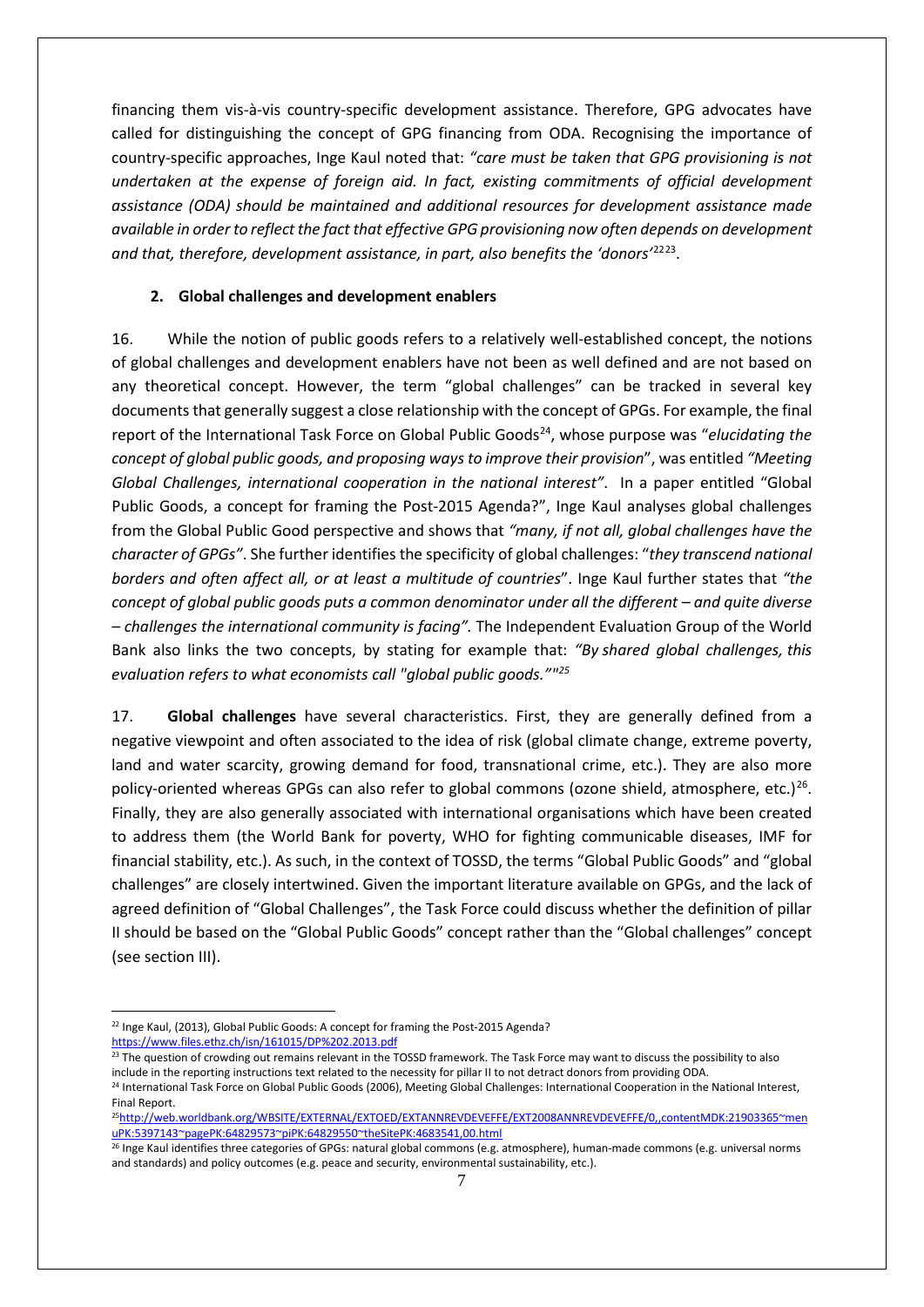18. The notion of **development enablers** does not refer to a well-defined theoretical concept either but is generally understood asthe drivers of development or the means to achieve development goals. For example, equitable international trade can enable countries to achieve food security or generate decent employment opportunities for the poor. The reference document associated with this concept is the first report from the UN system on the Post-2015 Development Agenda – "Realizing the Future We Want for All". [27](#page-7-0) One of the key aspects of the report was *"the inclusion of a core set of 'development enablers', which are intended to support progress towards four key dimensions of development: environmental sustainability, peace and security, inclusive social development and inclusive economic development"* (see Annex II)*.* The report noted that *"the emphasis on enablers was to address one of the perceived weaknesses of the MDG framework, which was silent on the means to achieve the goals".* While many of the development enablers listed in the UN report can be assimilated to GPGs, the properties of non-excludability and, in particular, non-rivalry are not always ascertained<sup>28</sup>. Thus, at this stage, the concept of development enablers should probably be kept in the definition of pillar II, using as a basis the four key dimensions displayed in Annex II.

## **Issues for discussion**

- **Do Task Force members have comments on the above review of the literature on GPGs?**
- **Are there any additional aspects of the concepts of GPGs, global challenges and development enablers that should be taken into account when addressing the definition of pillar II?**

### **III. DEFINING PILLAR II**

<u>.</u>

19. TOSSD is currently defined as follows: "*The Total Official Support for Sustainable Development (TOSSD) statistical measure includes all officially-supported resource flows to promote sustainable development in developing countries and to support development enablers and/or address global challenges at regional or global levels"***.**

20. The two-pillar approach is currently defined as follows: "*TOSSD is a two-pillar framework that tracks officially-supported i) cross-border resource flows to developing countries and ii) finance for development enablers and global challenges at regional and global levels [the Global Public Goods agenda]".*

21. At the fourth TOSSD Task Force meeting, members requested that the Secretariat develop a criteria-based approach to eligibility of activities to Pillar II, based on the concept of global public goods. To do so, it is necessary to define :

- The term "Global Public Goods" (including development enablers and global challenges).
- The meaning of "at regional and global levels".

<span id="page-7-0"></span><sup>&</sup>lt;sup>27</sup> Available at[: http://www.un.org/millenniumgoals/pdf/Post\\_2015\\_UNTTreport.pdf](http://www.un.org/millenniumgoals/pdf/Post_2015_UNTTreport.pdf)

<span id="page-7-1"></span><sup>&</sup>lt;sup>28</sup> Some of these development enablers (e.g. inclusive social protection systems) are provided nationally, rather than globally. This point will be discussed in the context of the upcoming decision tree to facilitate delineation between pillar II and II.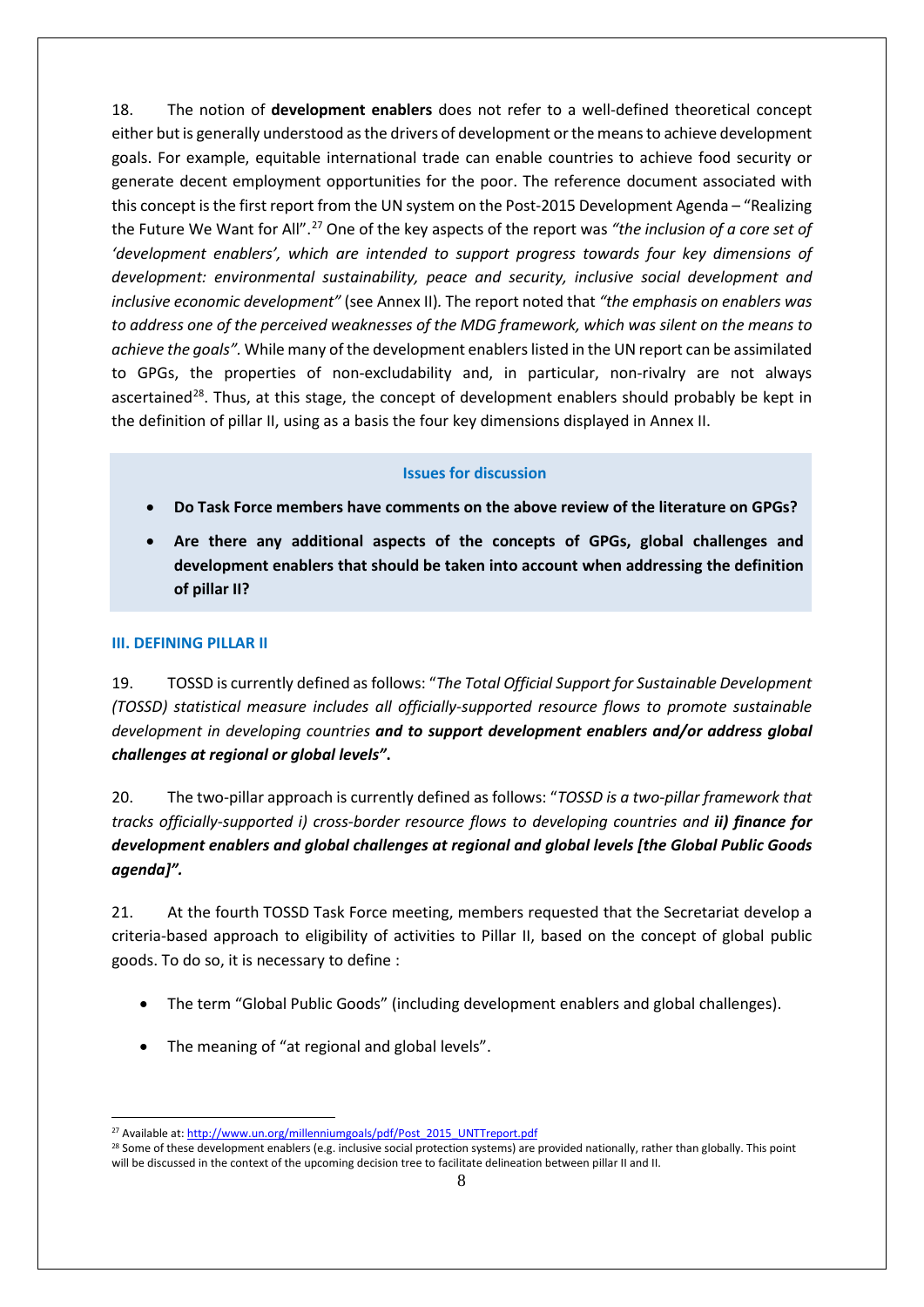## **1. Clarifying the term "Global Public Goods"**

22. As explained in section II, there is no international consensus on what constitutes GPGs. For TOSSD, we propose defining the term **"good"** as Inge Kaul – "goods or products as well as services and conditions that exist in the public domain" – and specifying in the Reporting Instructionsthat this term has no value connotation.

23. In order to ensure that the TOSSD measure is politically acceptable for a wide range of stakeholders (traditional donors, emerging donors, recipient countries, CSOs, etc.), it seems appropriate to pursue a pragmatic and comprehensive approach rather than a purely theoretical one. Two options could be considered.

## *The Global Public Goods approach*

24. The first option would be to retain the term "Global Public Goods". As such, the definition developed by UNDP<sup>[29](#page-8-0)</sup> (see Box 2) appears to be a good starting point as it captures both the geographical and intergenerational dimensions of GPGs relevant for the 2030 Agenda. Based on it, in order to be eligible to pillar II, activities would need to satisfy the following two criteria:

- Publicness of the benefits: non-excludable and non-rival. This would place the good in the category of public goods; and
- Globality of the benefits, in terms of countries (covering more than one geographical region); people (accruing to several, preferably all population groups), and generations (extending both to current and future generation, or at least future generations).

25. The disadvantage of this option would be, however, that it would exclude activities that have the character of public good but benefit a smaller number of countries. For example, transboundary water management organisations<sup>[30](#page-8-1)</sup> or activities addressing the issues of acid rains would be excluded from pillar II in this case.

## *The International Public Goods approach*

26. The second option would be to rather use the term "International Public Goods". This is a relatively more comprehensive concept as it comprises Global Public Goods, Regional Public Goods and other International Public Goods. These can be defined as follows:

- An international public good is a public good (non-rival and non-excludable) that benefits more than one country.
- A Regional Public Good (RPG) is an International Public Good which benefits countries belonging to the same region.

<span id="page-8-0"></span><sup>-</sup><sup>29</sup> Kaul, Inge; Grunberg, Isabelle; and Stern, Marc A (1999). Global Public Goods: International Cooperation in the 21st Century, New York, Oxford University Press for UNDP.

<span id="page-8-1"></span><sup>&</sup>lt;sup>30</sup> [https://www.internationalwaterlaw.org/institutions/transboundary\\_wmos.html](https://www.internationalwaterlaw.org/institutions/transboundary_wmos.html)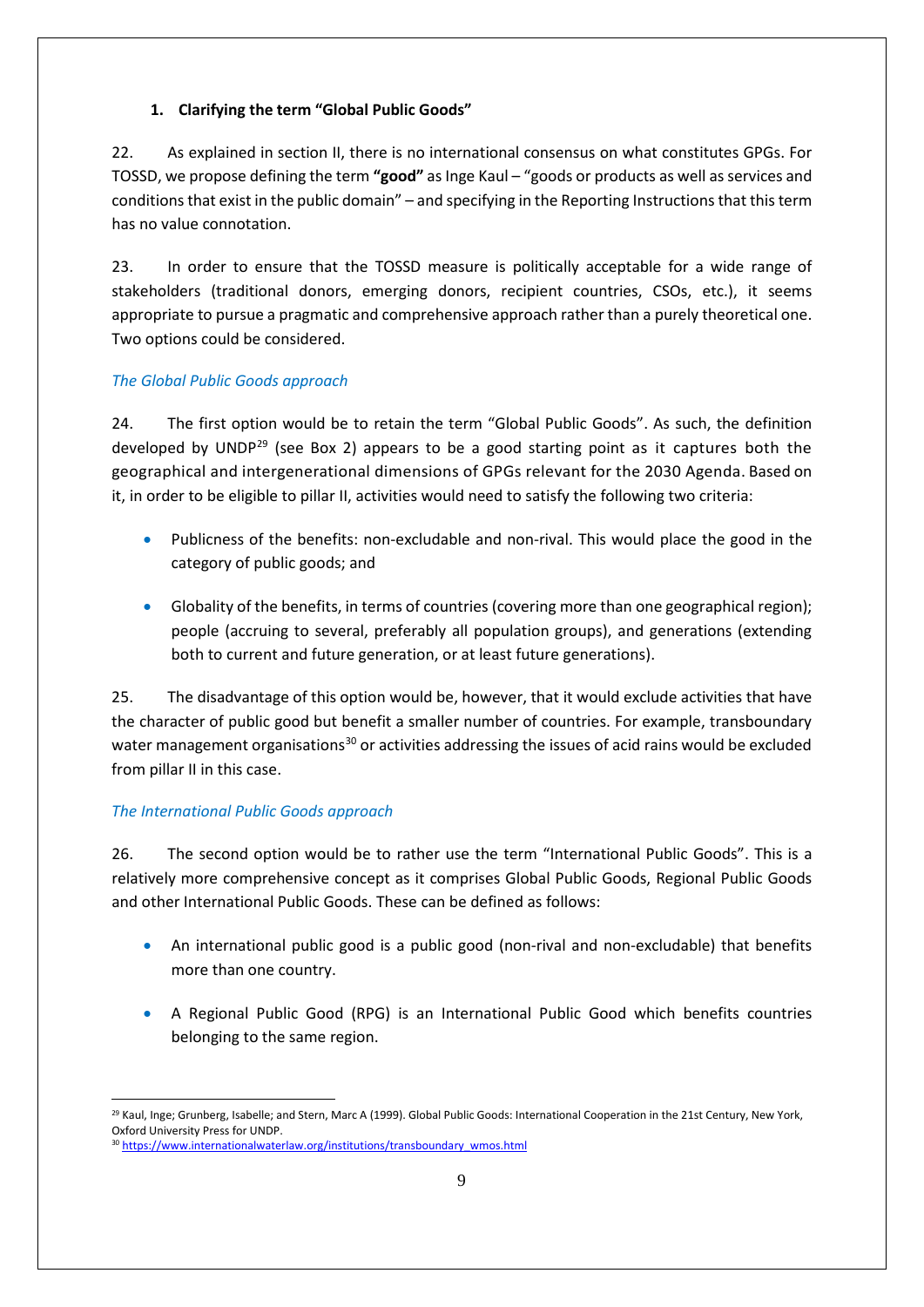• A Global Public Good (GPG) is an International Public Good which, while not necessarily to the same extent, benefits consumers all over the world.<sup>[31](#page-9-0)</sup>

27. According to the above definition of International Public Goods, in order to be eligible to pillar II, activities would need to satisfy the two following criteria:

- Publicness of the benefits: non-excludable and non-rival. This would place the good in the category of public goods; and
- The benefits must extend at least to two countries, one of which must be a TOSSD-eligible country.

## *The issue of impure public goods*

- 28. The problem of both above approaches is that, in practice, few goods are public in a pure sense, i.e. non-excludable and non-rival (e.g. peace and security, scientific knowledge, outer space). For example, all common resources (water, biodiversity, fish in the sea, clean water in a river, public parks, etc.) are not pure public goods technically speaking, because they are non-excludable but rival<sup>32</sup>. Another type of impure public goods are club goods, also called artificially scarce goods, which are excludable but non-rival (patented pharmaceutical research, computer software, etc.). Therefore, adopting a strict definition of public goods would exclude many SDG-relevant activities from TOSSD.
- 29. This issue could be solved by defining the publicness of a good as Kaul and Mendoza did: "Goods are de facto public if they are non-exclusive and available for all to consume". This definition gives priority to the non-exclusivity (non-excludability) property and does not require that public goods are non-rival (See examples in Figure 1).

## **Issues for discussion**

- **Which of the two approaches, "Global Public Goods" or "International Public Goods", is preferable in the TOSSD context? Are the proposed eligibility criteria (publicness of benefits, geographical range) under these approaches appropriate?**
- **Do Task Force members agree that, to be included in TOSSD Pillar II, IPGs/GPGs should be de facto public as described in paragraph 29?**

## **2. Clarifying the term "at regional or global levels"**

30. There is a difference between the geographical reach of the benefits of a public good (GPGs, RPGs, IPGs) and the geographical level of its provision (at country, regional or global level) (See Annex III). When public goods are supplied or sustained regionally or globally, it is generally through international institutions who act on behalf of member states, in order to set norms, lend money, carry out research or assess performance. Still, IPGs, GPGs and RPGs are often supplied nationally.

<sup>&</sup>lt;u>.</u> <sup>31</sup> <http://www.oecd.org/dev/pgd/24482500.pdf>

<span id="page-9-1"></span><span id="page-9-0"></span><sup>&</sup>lt;sup>32</sup> Overuse of common resources can jeopardise their sustainability, which will make them rival.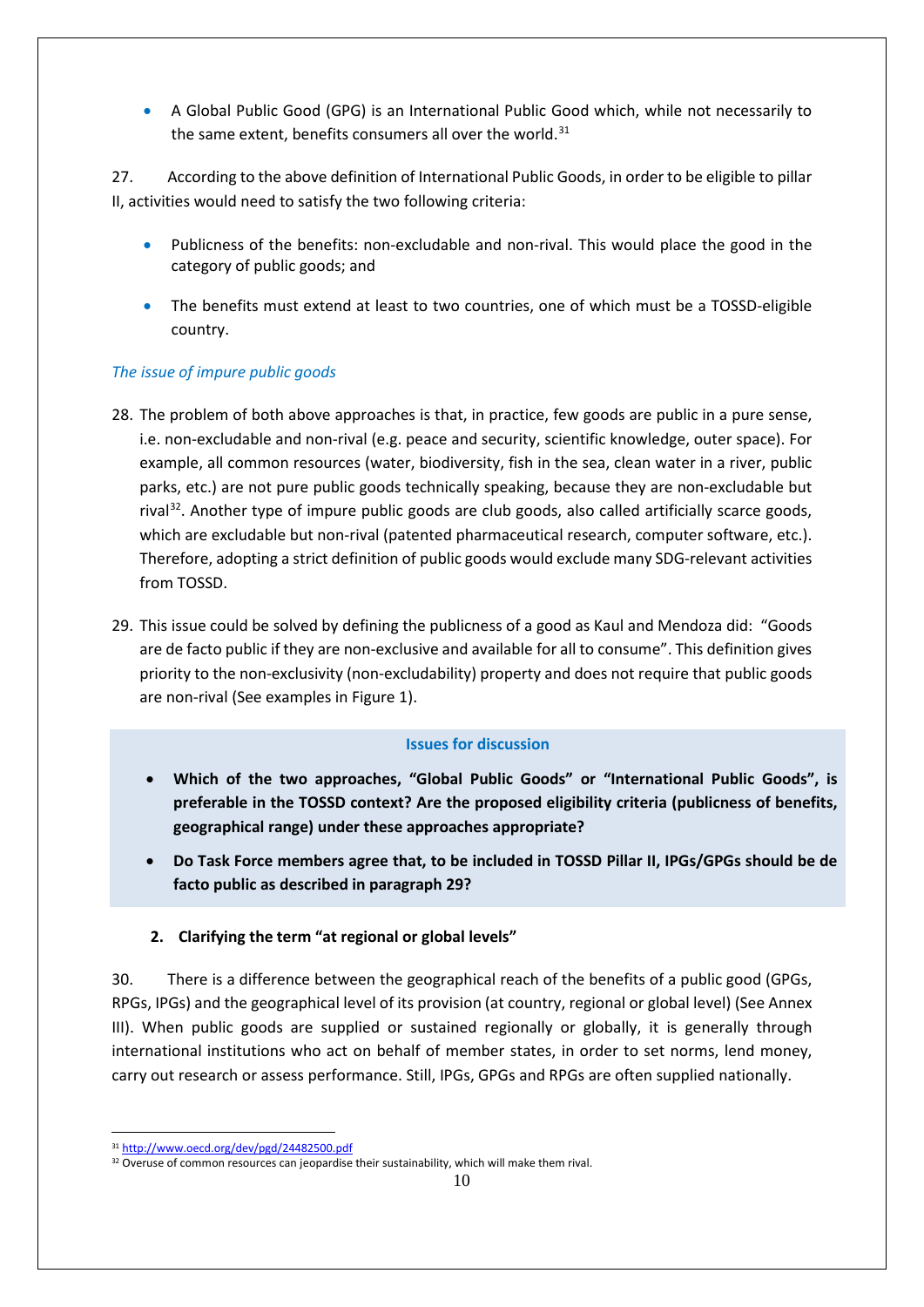31. The current definition of pillar II refers to support to development enablers and to address global challenges at regional or global levels. This could be understood to mean that what matters is not only the nature of the good, i.e. whether it is internationally/globally/regionally public or not, but also at what geographical level it is produced. The latter interpretation, by definition, excludes expenditures incurred in donor countries. While this exclusion would reinforce the focus on TOSSDeligible countries – emphasised by several stakeholders in first feedback on TOSSD Compendium (see Box 3) – it would eliminate some development enablers and GPGs addressed nationally in donor countries (e.g. knowledge and technology for sustainable development).

## **Box 3. Key points from feedback on the Compendium[33](#page-10-0) regarding the definition of Pillar II**

**The inclusion of in-donor expenditures in TOSSD**: Regarding the inclusion of in-donor expenditures, which support the provision of Global Public Goods, some providers advocated for a very extensive approach, arguing that all in-donor expenditures that support GPGs should be accounted for in the TOSSD framework. According to this view, investments in renewable energies (e.g. wind farms) in donor countries should be counted in TOSSD. However, this idea met with strong opposition in the CSO community, who argued that it would provide a partial picture of the provision of global public goods, if the measure was not netted out by subtracting public money spent by those same providers in damaging global public goods through, for example, fossil fuel subsidies.

Also, the UN Committee for Development Policy recommended that TOSSD be based on principles reflecting the understanding that:

- It accounts for cross-border flows only. Neither domestic costs associated with refugees nor administrative expenses should be part of TOSSD. The provision of sufficient funds for refugees should be encouraged separately.
- Expenditures on global public goods should be registered as TOSSD only if they involve cross-border transactions.

32. At the Fourth Task Force meeting, several members argued that support to GPGs in donor countries should be included while emphasising the need to maintain strong focus of TOSSD on developing countries. While the 2030 Agenda is global in nature, it still very much focuses on the specific problems of developing countries, and of different sub-groups such as least developed countries, small island developing states, etc. It is therefore necessary to assess in which circumstances IPGs/GPGs/development enablers supplied in donor countries can be taken to provide benefits to TOSSD-eligible countries<sup>34</sup>.

33. The 2030 Agenda also states: "*We are setting out together on the path towards sustainable development, devoting ourselves collectively to the pursuit of global development and of "win-win" cooperation which can bring huge gains to all countries and all parts of the world*". On this basis, a possible criterion could be developed from the notion of win-win international co-operation. An activity in support of an IPG supplied in a donor country could be considered as eligible to pillar II only

<u>.</u>

<span id="page-10-1"></span><span id="page-10-0"></span><sup>&</sup>lt;sup>33</sup> From June to September 2016, a public consultation on TOSSD was held on the basis of a TOSSD Compendium, which is available, together with all comments received at http://www.oecd.org/dac/financing-sustainable-development/tossd-public-consultation.htm. 34 Discussions at the Fourth Task Force meeting recognised the challenges in establishing a criterion.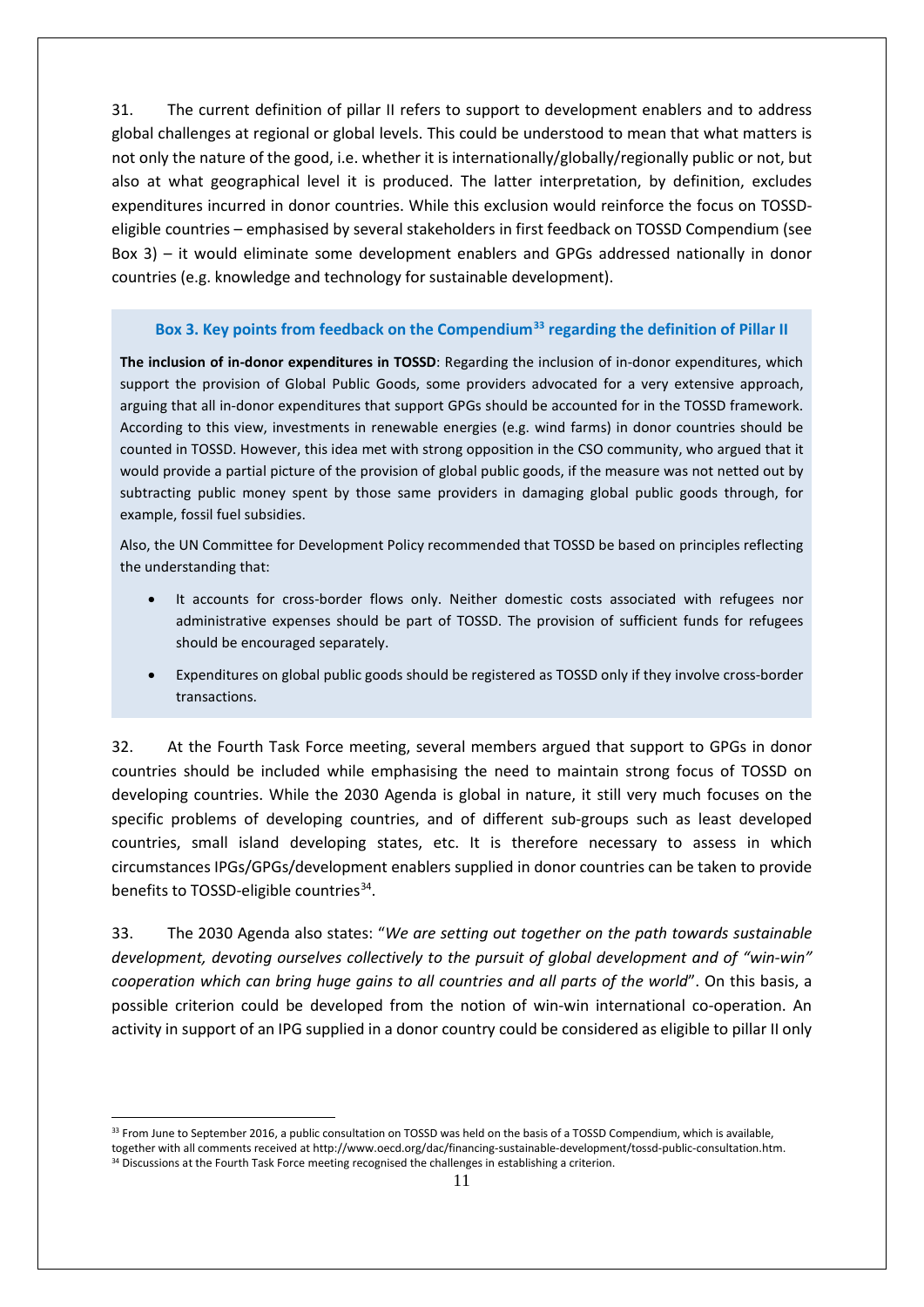if it brings benefits to TOSSD-eligible countries or their populations, either directly, or indirectly through co-operation with their institutions.

#### **Issues for discussion**

- **Do Task Force members have comments on the meaning of "at regional or global levels" (benefits vs. supply of GPGs)?**
- **Do Task Force members agree with the proposed criteria in paragraph 33 to determine the benefit to TOSSD-eligible countries for IPGs/GPGs supplied in provider country?**
- **Do Task Force members identify any alternative approach that could be used to delineate pillar II?**

34. Subject to comments by Task Force members based on the above analysis, the pillar II of TOSSD could be defined as follows: Pillar II includes finance for development enablers and [IPGs] [GPGs] supplied at regional or global levels. In cases where [IPGs] [GPGs] are supplied in provider countries, an activity is eligible to pillar II if it brings benefits to TOSSD-eligible countries or their populations, either directly, or indirectly through co-operation with their institutions.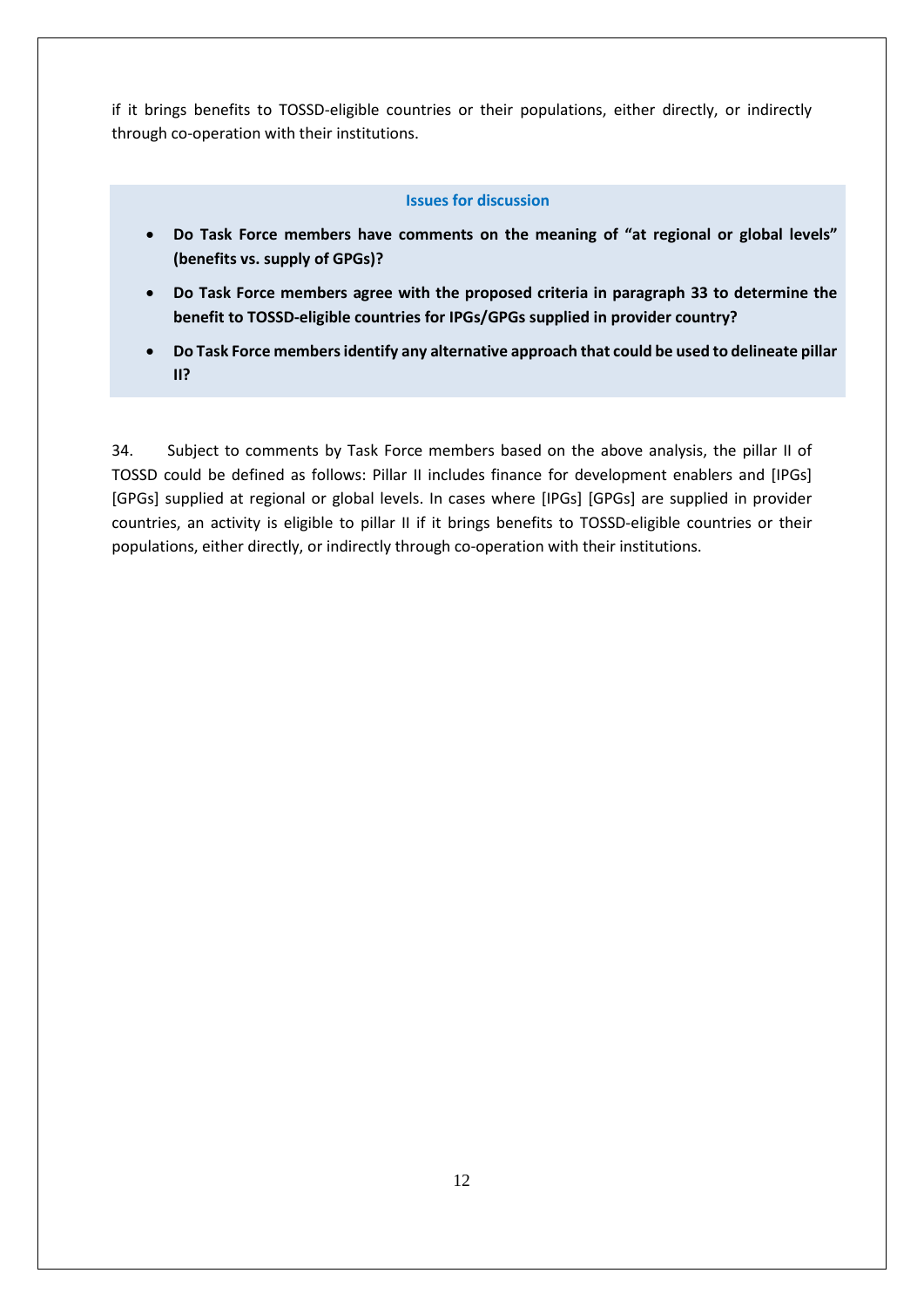### <span id="page-12-6"></span><span id="page-12-5"></span><span id="page-12-4"></span><span id="page-12-3"></span><span id="page-12-2"></span><span id="page-12-1"></span><span id="page-12-0"></span>**Annex I. Sets of Global Public Goods as identified by different stakeholders[35](#page-12-0)**

| European Union <sup>36</sup> | World Bank <sup>37</sup>                                                                                 | International Task Force <sup>38</sup>                          | France <sup>39</sup>                                                                                         | Joseph Stiglitz <sup>40</sup>                   | Netherlands <sup>41</sup> |
|------------------------------|----------------------------------------------------------------------------------------------------------|-----------------------------------------------------------------|--------------------------------------------------------------------------------------------------------------|-------------------------------------------------|---------------------------|
| Environment                  | Environmental commons<br>(including prevention of<br>climate change and<br>conservation of biodiversity) | Preventing<br>the emergence and spread of<br>infectious disease | The global environment                                                                                       | International economic<br>stability             | Trade                     |
| Health                       | Communicable diseases                                                                                    | Tackling climate change                                         | Health                                                                                                       | International security<br>(political stability) | Security                  |
| Knowledge                    | International trade                                                                                      | Enhancing international financial<br>stability                  | Food security                                                                                                | International environment                       | Migration                 |
| Peace and Security           | International finance<br>architecture                                                                    | Strengthening the international<br>trading system               | Support for regional economic<br>integration as a basis for<br>producing regional and global<br>public goods | International humanitarian<br>assistance        | Water                     |
| Governance                   | Global knowledge for<br>development                                                                      | Achieving peace and security                                    | Development-centred<br>research                                                                              | Knowledge                                       | Climate                   |
|                              |                                                                                                          | Knowledge                                                       | Promoting cultural and<br>linguistic<br>pluralism                                                            |                                                 | Food security             |
|                              |                                                                                                          |                                                                 |                                                                                                              |                                                 | Raw<br>materials          |
|                              |                                                                                                          |                                                                 |                                                                                                              |                                                 | Energy                    |

<sup>&</sup>lt;sup>35</sup> The documents that are taken as reference reflect the views of their authors at the time of their issuance.

<u>.</u>

<sup>36</sup> <http://ec.europa.eu/environment/archives/wssd/pdf/publicgoods.pdf>

<sup>&</sup>lt;sup>37</sup> World Bank. 2001. Poverty reduction and global public goods: a progress report (English). Washington, DC: World Bank. http://documents.worldbank.org/curated/en/290411468780341185/Poverty-reduction-and-global-public-go [a-progress-report](http://documents.worldbank.org/curated/en/290411468780341185/Poverty-reduction-and-global-public-goods-a-progress-report)

<sup>38</sup> International Task Force on Global Public Goods (2006), Meeting Global Challenges: International Cooperation in the National Interest, Final Report.

<sup>&</sup>lt;sup>39</sup> [https://www.diplomatie.gouv.fr/IMG/pdf/Les\\_biens\\_publics\\_mondiaux-2.pdf](https://www.diplomatie.gouv.fr/IMG/pdf/Les_biens_publics_mondiaux-2.pdf)

and Stiglitz, Joseph. (1995) ["The Theory of International Public Goods and the Architecture of International Organizations,"](https://www0.gsb.columbia.edu/faculty/jstiglitz/download/Theory_of_Intl_Public_Goods.pdf) United Nations Background Paper 7, Department for Economic and Social Information and Policy Anal

<sup>&</sup>lt;sup>41</sup> A World to Gain, A new Agenda for Aid, Trade and Investment, 2014.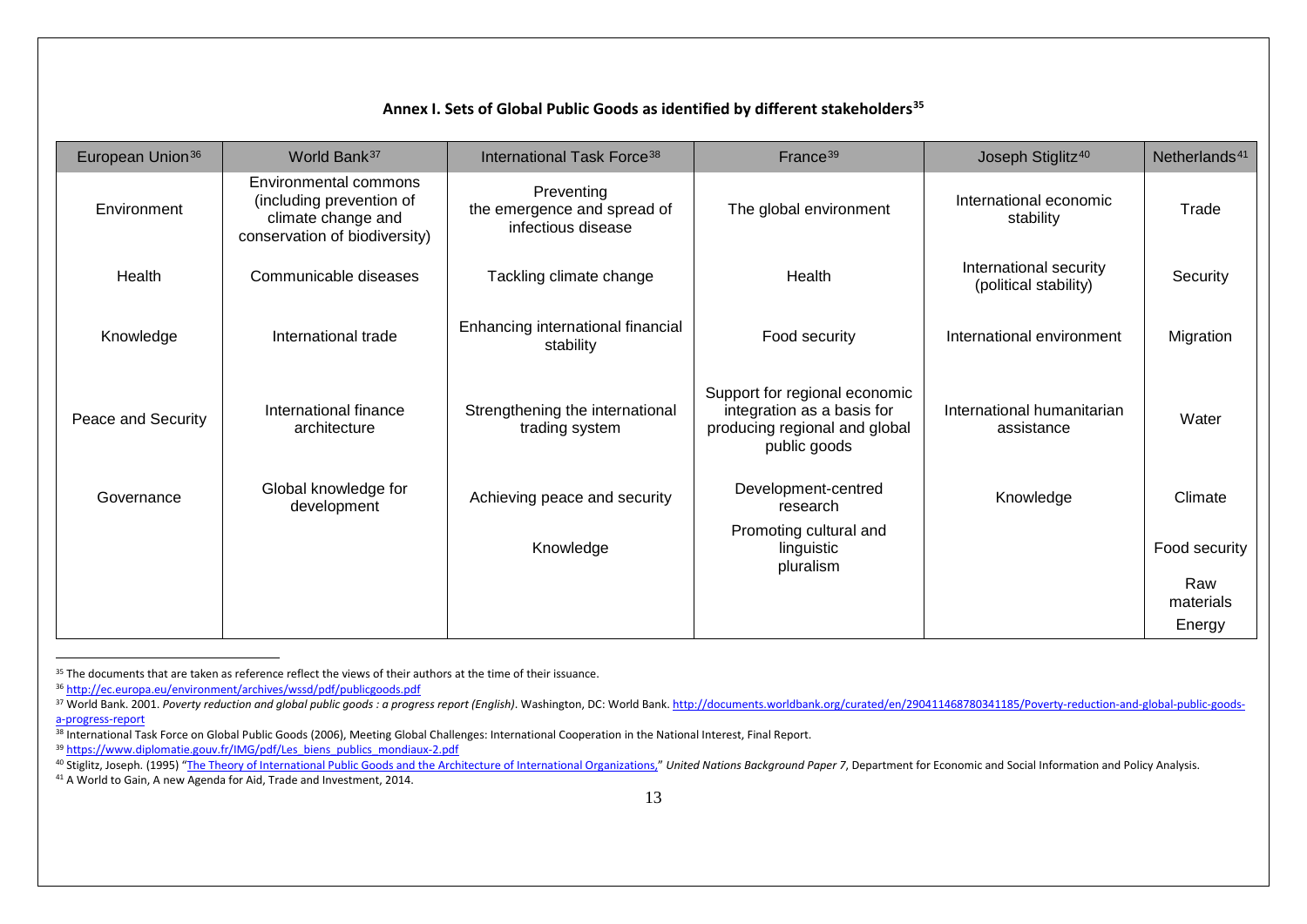#### **Annex II. Development enablers as identified in the document "UN system on the Post-2015 Development Agenda – Realizing the Future We Want for All"**